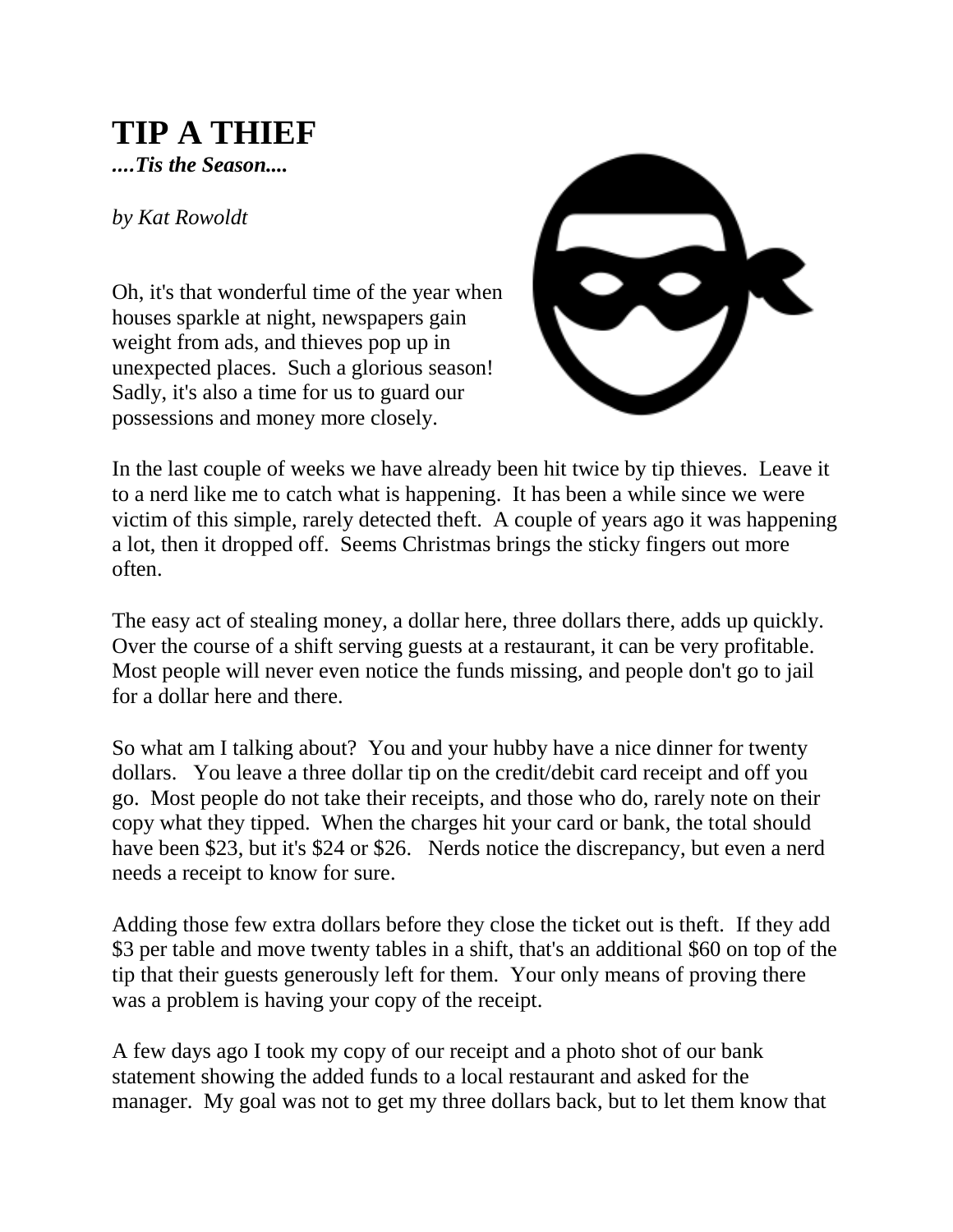their new waitress was helping herself to additional dollars. That did not reflect well on the restaurant. They were grateful I took the time to document, gave them a copy, and shared this information with them. They were none too happy with what had occurred. The copy of the table receipt showed exactly who worked that table.

Today I noticed a little \$3 deposit in my bank account. I never expected that. I appreciated that they handled the situation professionally, and as an added bonus figured out how to track my account number down and put the stolen funds back into it.

I can't imagine doing the work of a wait staff person. That is one job I have never experienced firsthand. To me they are such a blessing. Having them serve me while I take a break from work and phone calls is a daily delight. I appreciate them and try to always let them know that I do. Their job has to be one of the hardest jobs on a daily basis, plus they don't always get the nicest customers either!

But...I can't stress enough how important it is to take and keep your receipts. Our craziest experience happened a few years back. We stopped to grab a really quick meal before we headed out of town for a little getaway. The waitress worked with us to get the food fast and we left her a generous \$5 tip on a \$14 bill. The next day, while we are out of town, I checked our bank account. Oh my gosh - that charge came through for \$64.

I made a fast call to the restaurant to let them know of the error. They happened to be a chain restaurant and the only way their corporate office would deal with the situation was with a receipt. We dug around to find the receipt. Being on the road and in a hurry, we hadn't handled the receipt as well as we usually do. We found it!

It occurred to us that this was probably an accident - or at least we hoped! When keying in the \$5, potentially they simply put in too many zeroes. The difference in the receipt and what the bank drafted was \$45 - the difference between \$5 and \$50. If we had not had that receipt, we would not have been able to get our \$45 back from corporate in Dallas. We would have been mad at the restaurant, but the irresponsibility would have actually have been on us.

If this ever should happen to you, please let the restaurant know. They really appreciate it. Plus, we need to drive this thieving lot out of San Angelo. I have